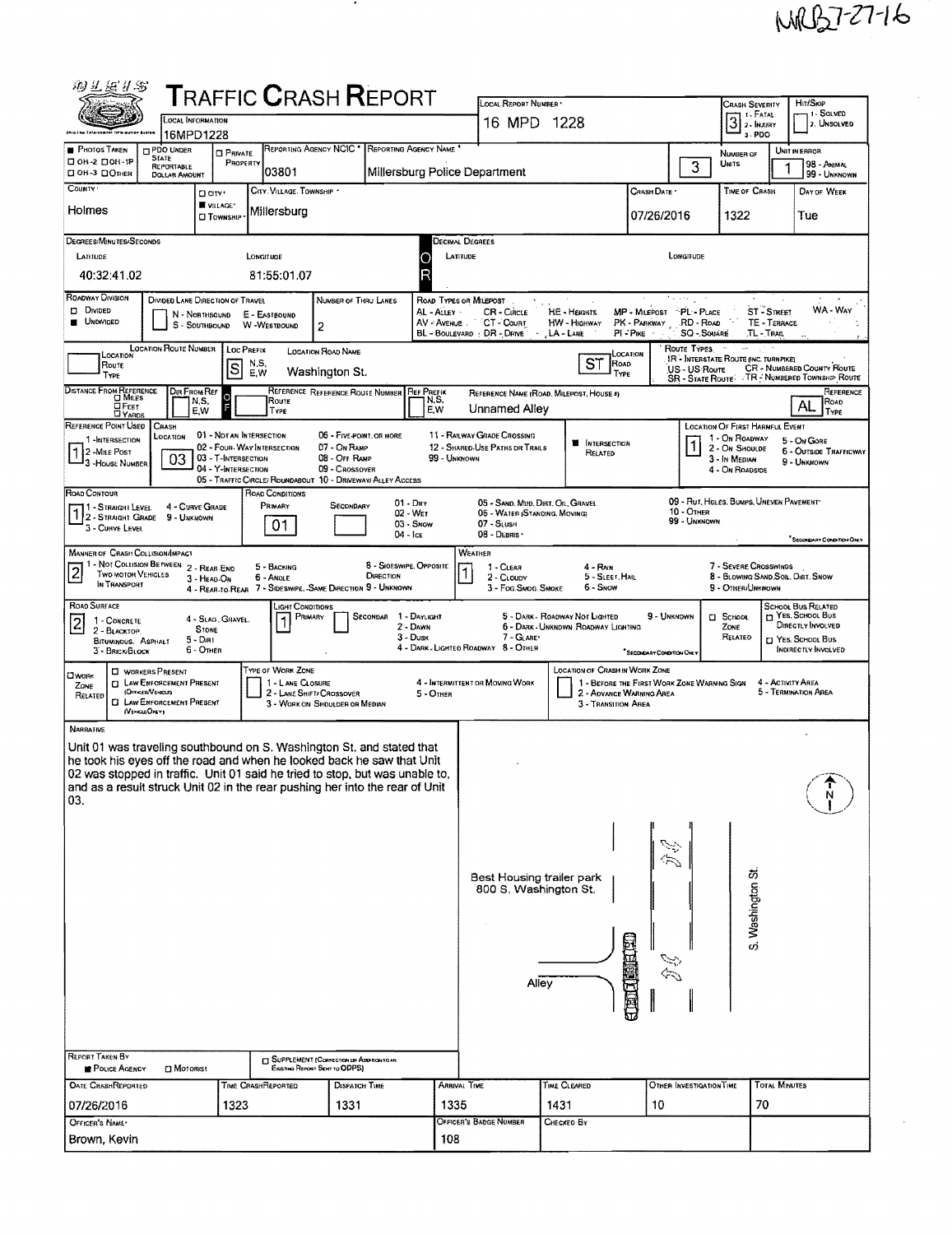|                                                                                                                                                                                                                                               |                                                              | UNIT                                                                        |                            |                                                                                |    |                                                                                                                                                                                                                                                                  |                                         |                                                                                   |                                      |                        |                                                                                                |                                                       |              |                                                                                                                       |                                    |  |  |
|-----------------------------------------------------------------------------------------------------------------------------------------------------------------------------------------------------------------------------------------------|--------------------------------------------------------------|-----------------------------------------------------------------------------|----------------------------|--------------------------------------------------------------------------------|----|------------------------------------------------------------------------------------------------------------------------------------------------------------------------------------------------------------------------------------------------------------------|-----------------------------------------|-----------------------------------------------------------------------------------|--------------------------------------|------------------------|------------------------------------------------------------------------------------------------|-------------------------------------------------------|--------------|-----------------------------------------------------------------------------------------------------------------------|------------------------------------|--|--|
|                                                                                                                                                                                                                                               |                                                              |                                                                             |                            |                                                                                |    |                                                                                                                                                                                                                                                                  |                                         |                                                                                   |                                      |                        | <b>LOCAL REPORT NUMBER</b>                                                                     |                                                       |              |                                                                                                                       |                                    |  |  |
|                                                                                                                                                                                                                                               |                                                              |                                                                             |                            |                                                                                |    |                                                                                                                                                                                                                                                                  |                                         |                                                                                   |                                      |                        | 16 MPD 1228                                                                                    |                                                       |              |                                                                                                                       |                                    |  |  |
| UNIT NUMBER                                                                                                                                                                                                                                   |                                                              |                                                                             |                            | OWNER NAME. LAST, FIRST, MIDDLE ( C SAME AS DRIVER )                           |    |                                                                                                                                                                                                                                                                  |                                         |                                                                                   | OWNER PHONE NUMBER                   |                        |                                                                                                | <b>DAMAGE SCALE</b>                                   |              | <b>DAMAGE AREA</b><br>FRONT                                                                                           |                                    |  |  |
| OWNER ADDRESS: CITY, STATE, ZIP                                                                                                                                                                                                               |                                                              | Trukovich, Justin, Tyler                                                    | <b>OSAME AS DRIVER</b>     |                                                                                |    |                                                                                                                                                                                                                                                                  |                                         |                                                                                   | 330-231-4961                         |                        |                                                                                                | $\overline{3}$                                        |              |                                                                                                                       |                                    |  |  |
|                                                                                                                                                                                                                                               |                                                              | 5932 TR 257, Millersburg, OH, 44654                                         |                            |                                                                                |    |                                                                                                                                                                                                                                                                  |                                         |                                                                                   |                                      |                        |                                                                                                | 1 - NONE                                              |              | □                                                                                                                     |                                    |  |  |
| LP STATE LICENSE PLATE NUMBER                                                                                                                                                                                                                 |                                                              |                                                                             |                            |                                                                                |    | <b>VEHICLE IDENTIFICATION NUMBER</b>                                                                                                                                                                                                                             |                                         |                                                                                   |                                      |                        | <b>FOCCUPANTS</b>                                                                              | 2 - MINOR                                             |              |                                                                                                                       |                                    |  |  |
| OН                                                                                                                                                                                                                                            | GPS4389                                                      |                                                                             |                            |                                                                                |    | 1G8AL52F64Z228185                                                                                                                                                                                                                                                |                                         |                                                                                   |                                      |                        | 1.                                                                                             | 3 - FUNCTIONAL                                        |              | $\Box$<br>◻                                                                                                           |                                    |  |  |
| <b>VEHICLE YEAR</b>                                                                                                                                                                                                                           |                                                              | <b>VEHICLE MAKE</b>                                                         |                            |                                                                                |    | <b>VEHICLE MODEL</b>                                                                                                                                                                                                                                             |                                         |                                                                                   | <b>VEHICLE COLOR</b>                 |                        |                                                                                                | 4 - DISABLING                                         |              |                                                                                                                       |                                    |  |  |
| 2004<br>Proof of                                                                                                                                                                                                                              | Saturn                                                       | <b>INSURANCE COMPANY</b>                                                    |                            |                                                                                |    | lon<br>POLICY NUMBER                                                                                                                                                                                                                                             |                                         |                                                                                   | SIL                                  |                        |                                                                                                |                                                       |              | □                                                                                                                     | ′ □                                |  |  |
| <b>INSURANCE</b><br>SHOWN                                                                                                                                                                                                                     |                                                              | State Farm                                                                  |                            |                                                                                |    | 8639927-E24-35A                                                                                                                                                                                                                                                  |                                         | TowED By<br>Finney's                                                              |                                      |                        |                                                                                                | 9 - UNKNOWN                                           |              | □                                                                                                                     |                                    |  |  |
| CARRIER NAME, ADDRESS, CITY, STATE, ZIP                                                                                                                                                                                                       |                                                              |                                                                             |                            |                                                                                |    |                                                                                                                                                                                                                                                                  |                                         |                                                                                   |                                      |                        |                                                                                                |                                                       |              | REA                                                                                                                   | <b>CARRIER PHONE</b>               |  |  |
| US DOT                                                                                                                                                                                                                                        |                                                              | VEHICLE WEIGHT GVWFUGCWR                                                    |                            |                                                                                |    | CARGO BODY TYPE                                                                                                                                                                                                                                                  |                                         |                                                                                   |                                      |                        | <b>TRAFFICWAY DESCRIPTION</b>                                                                  |                                                       |              |                                                                                                                       |                                    |  |  |
| HM PLACARD ID NO.                                                                                                                                                                                                                             |                                                              |                                                                             | 2 - 10,001 to 26,000 k Les | 1 - LESS THAN OR EQUAL TO 10K LBS                                              | 01 | 101 - No Cargo Body Type/Not Applicabl 09 - Pole<br>02 - Bus/Van (9-15 Seats, Inc Driver) 10 - Cargo Tank                                                                                                                                                        |                                         |                                                                                   |                                      |                        | 1 - Two-Way, Not Divided                                                                       |                                                       |              | 2 - Two Way, Not Divided, Continuous Left Turn Lane                                                                   |                                    |  |  |
|                                                                                                                                                                                                                                               |                                                              |                                                                             | 3 - MORE THAN 26,000K LBS. |                                                                                |    | 03 - Bus (16+ SEATS, INC DRIVER)<br>11 - FLAT BED<br>3 - Two-Way, Divided, UNPROTECTED(PAINTED OR GRASS >4FT.) MEDIA<br>04 - VEHICLE TOWING ANOTHER VEHICLE<br>12 - Dump<br>4 - Two-Way, Divided, Positive Median Barrier<br>05 - Locging<br>13 - CONCRETE MIXER |                                         |                                                                                   |                                      |                        |                                                                                                |                                                       |              |                                                                                                                       |                                    |  |  |
|                                                                                                                                                                                                                                               | HM CLASS                                                     | $\Box$<br>RELATED                                                           | HAZARDOUS MATERIAL         |                                                                                |    | 06 - INTERMODAL CONTAINER CHASIS<br>07 - CARGO VAN/ENCLOSED BOX                                                                                                                                                                                                  |                                         | 14 - AUTO TRANSPORTER<br>15 - GARBAGE / REFUSE                                    |                                      | 5 - ONE-WAY TRAFFICWAY |                                                                                                |                                                       |              |                                                                                                                       |                                    |  |  |
|                                                                                                                                                                                                                                               | NUMBER                                                       |                                                                             |                            |                                                                                |    | 08 - GRAIN, CHIPS, GRAVEL                                                                                                                                                                                                                                        |                                         | 99 - OTHER/UNKNOWN                                                                |                                      |                        | <b>D</b> Hit / SKIP UNIT                                                                       |                                                       |              |                                                                                                                       |                                    |  |  |
| NON-MOTORIST LOCATION PRIOR TO IMPACT<br>TYPE OF USE<br>UNIT TYPE<br>01 - INTERSECTION - MARKED CROSSWAL<br>PASSENGER VEHICLES (LESS THAN 9 PASSENGERS MED/HEAVY TRUCKS OR COMBO UNITS > 10KLES BUS/VAN/LIMO(9 OR MORE INCLUDING DRIVER)<br>1 |                                                              |                                                                             |                            |                                                                                |    |                                                                                                                                                                                                                                                                  |                                         |                                                                                   |                                      |                        |                                                                                                |                                                       |              |                                                                                                                       |                                    |  |  |
|                                                                                                                                                                                                                                               | 03 - INTERSECTION OTHER                                      | 02 - INTERSECTION - NO CROSSWALK                                            |                            | 1 - PERSONAL                                                                   |    | 03<br>01 - SUB-COMPACT<br>02 - COMPACT                                                                                                                                                                                                                           |                                         |                                                                                   |                                      |                        | 14 - SINGLE UNIT TRUCK ; 3+ AXLES                                                              |                                                       |              | 13 - SINGLE UNIT TRUCK OR VAN 2AXLE, 6 TIRES 21 - BUS/VAN (9-15 SEATS INC DRIVER)<br>22 - Bus (16+ Seats, Inc Driver) |                                    |  |  |
|                                                                                                                                                                                                                                               |                                                              | 04 - MIDBLOCK - MARKED CROSSWALK<br>05 - TRAVEL LANE - OTHER LOCATION       |                            | 2 - COMMERCIAL                                                                 |    | 99 - UNKNOWN 03 - MIO SIZE<br>OR HIT/SKIP<br>04 - Full Size                                                                                                                                                                                                      |                                         |                                                                                   |                                      |                        | 15 - SINGLE UNIT TRUCK / TRAILER                                                               |                                                       | NON-MOTORIST | 23 - ANIMAL WITH RIDER                                                                                                |                                    |  |  |
|                                                                                                                                                                                                                                               | 06 - BICYCLE LANE<br>07 - SHOULDER/ROADSIDE<br>08 - SIOEWALK |                                                                             |                            | 3 - GOVERNMENT                                                                 |    | 05 - MINIVAN<br>06 - SPORT UTILITY VEHICLE                                                                                                                                                                                                                       |                                         |                                                                                   | 18 - TRACTOR/DOUBLE                  |                        | 16 - TRUCK/TRACTOR (BOBTAIL)<br>17 - TRACTOR/SEMI-TRAILER                                      |                                                       |              | 24 - ANIMAL WITH BUGGY, WAGON, SURREY<br>25 - BICYCLE/PEDACYCLIST                                                     |                                    |  |  |
|                                                                                                                                                                                                                                               | 10 - DRIVE WAY ACCESS                                        | 09 - MEOIAN/CROSSING ISLAND                                                 |                            | <b>n</b> In EMERGENCY                                                          |    | 07 - Pickup<br>$08 - VAN$                                                                                                                                                                                                                                        |                                         |                                                                                   | 19 - TRACTOR/TRIPLES                 |                        | 20 - OTHER MED/HEAVY VEHICLE                                                                   |                                                       |              | 26 - Pedestrian/Skater<br>27 - OTHER NON-MOTORIST                                                                     |                                    |  |  |
|                                                                                                                                                                                                                                               |                                                              | 11 - SHARED-USE PATH OR TRAIL<br>12 - NON-TRAFFICWAY AREA                   |                            | RESPONSE                                                                       |    | 09 - MOTORCYCLE<br>10 - Motorized Bicycle<br><b>HAS HM PLACARD</b><br>11 - SNOWMOBILE/ATV                                                                                                                                                                        |                                         |                                                                                   |                                      |                        |                                                                                                |                                                       |              |                                                                                                                       |                                    |  |  |
|                                                                                                                                                                                                                                               | 99 - OTHER/UNKNOWN                                           |                                                                             |                            |                                                                                |    | 12 - OTHER PASSENGER VEHICLE                                                                                                                                                                                                                                     |                                         |                                                                                   |                                      |                        |                                                                                                |                                                       |              |                                                                                                                       |                                    |  |  |
| SPECIAL FUNCTION 01 - NONE<br>09 - AMBULANCE<br>02 - Taxi<br>$10 -$ Fine<br>03 - RENTAL TRUCK (OVER 10KLBS)                                                                                                                                   |                                                              |                                                                             |                            |                                                                                |    | 17 - FARM VEHICLE<br>18 - FARM EQUIPMENT<br>19 - Мотопноме                                                                                                                                                                                                       | 02                                      | MOST DAMAGED AREA<br>01 - None                                                    |                                      |                        | 08 - LEFT SIDE                                                                                 |                                                       | 99 - Unknown | ACTION                                                                                                                | 1 - Non Contact                    |  |  |
| 01                                                                                                                                                                                                                                            |                                                              | 04 - Bus - School (Public or Private) 12 - MILITARY<br>05 - Bus - Transit   |                            | 11 - HIGHWAY/MAINTENANCE<br>13 - Pouce                                         |    | 20 - GOLF CART<br>21 TRAIN                                                                                                                                                                                                                                       |                                         | 02 - CENTER FRONT<br>03 - Right Front<br>IMPACT ARE 04 - RIGHT SIDE               |                                      |                        | 09 - LEFT FRONT<br>10 - TOP AND WINDOWS<br>11 - UNDERCARRIAGE                                  |                                                       |              |                                                                                                                       | 2 - Non-Collision<br>3 - STRIKING  |  |  |
|                                                                                                                                                                                                                                               |                                                              | 06 - Bus - Charter<br>07 - Bus - SHUTTLE                                    |                            | 14 - PUBLIC UTILITY<br>15 - OTHER GOVERNMENT                                   |    | 22 - OTHER (EXPLANIN NARRATIVE)                                                                                                                                                                                                                                  | 02                                      | 05 - Right Rear<br>06 - REAR CENTER                                               |                                      |                        | 12 - LOAD/TRAILER<br>13 - TOTAL (ALL AREAS)                                                    |                                                       |              | 4 - Struck                                                                                                            | 5 - STRIKING/STRUCK<br>9 - UNKNOWN |  |  |
|                                                                                                                                                                                                                                               | 08 - Bus - OTHER                                             |                                                                             |                            | 16 - CONSTRUCTION EQIP                                                         |    |                                                                                                                                                                                                                                                                  |                                         | 07 - LEFT REAR                                                                    |                                      |                        | <b>14 - OTHER</b>                                                                              |                                                       |              |                                                                                                                       |                                    |  |  |
| PRE-CRASH ACTIONS<br>01                                                                                                                                                                                                                       |                                                              | MOTORIST                                                                    |                            |                                                                                |    |                                                                                                                                                                                                                                                                  |                                         | NON-MOTORIST                                                                      |                                      |                        |                                                                                                |                                                       |              |                                                                                                                       |                                    |  |  |
|                                                                                                                                                                                                                                               |                                                              | 01 - STRAIGHT AHEAD<br>02 - BACKING                                         |                            | 07 - MAKING U-TURN<br>08 - ENTERING TRAFFIC LANE                               |    | 13 - NEGOTIATING A CURVE<br>14 - OTHER MOTORIST ACTIO                                                                                                                                                                                                            |                                         |                                                                                   |                                      |                        | 15 - ENTERING OR CROSSING SPECIFIED LOCATIO<br>16 - WALKING RUNNING, JOGGING, PLAYING, CYCLING |                                                       |              | 21 - OTHER NON-MOTORIST ACTION                                                                                        |                                    |  |  |
| 99 - UNKNOWN                                                                                                                                                                                                                                  |                                                              | 03 - CHANGING LANES<br>04 - OVERTAKING/PASSING                              |                            | 09 - LEAVING TRAFFIC LANE<br>10 - PARKED                                       |    |                                                                                                                                                                                                                                                                  |                                         |                                                                                   | 17 - WORKING<br>18 - PUSHING VEHICLE |                        |                                                                                                |                                                       |              |                                                                                                                       |                                    |  |  |
|                                                                                                                                                                                                                                               |                                                              | 05 - MAKING RIOHT TURN<br>06 - MAKING LEFT TURN                             |                            | 11 - SLOWING OR STOPPED IN TRAFFIC<br>12 - DRIVERLESS                          |    |                                                                                                                                                                                                                                                                  |                                         |                                                                                   | 20 - STANDINO                        |                        | 19 - APPROACHING OR LEAVING VEHICLE                                                            |                                                       |              |                                                                                                                       |                                    |  |  |
| <b>CONTRIBUTING CIRCUMSTANCE</b><br>Primary                                                                                                                                                                                                   |                                                              | Motorist                                                                    |                            |                                                                                |    |                                                                                                                                                                                                                                                                  |                                         | Non-Motorist                                                                      |                                      |                        |                                                                                                | <b>VEHICLE DEFECTS</b>                                |              |                                                                                                                       |                                    |  |  |
| 09                                                                                                                                                                                                                                            |                                                              | 01 - None<br>02 - FAILURE TO YIELD                                          |                            | 11 - IMPROPER BACKING                                                          |    | 12 - IMPROPER START FROM PARKED POSITION                                                                                                                                                                                                                         |                                         | <b>22 - NONE</b><br>23 - IMPROPER CROSSING                                        |                                      |                        |                                                                                                |                                                       |              | 01 - TURN SIGNALS<br>02 - HEAD LAMPS<br>03 - TAIL LAMPS                                                               |                                    |  |  |
|                                                                                                                                                                                                                                               |                                                              | 03 - RAN RED LIGHT<br>04 - RAN STOP SIGN                                    |                            |                                                                                |    | 13 - Stoppeo or Parkeo Illegally<br>14 - OPERATING VEHICLE IN NEGLIGENT MANNER                                                                                                                                                                                   |                                         | 24 - DARTING<br>25 - LYING AND/OR ILLEGALLY IN ROADWAY                            |                                      |                        |                                                                                                |                                                       | 04 - BRAKES  | 05 - STEERING                                                                                                         |                                    |  |  |
| <b>SECONDARY</b>                                                                                                                                                                                                                              |                                                              | 05 - Exceeded Speed Limit<br>06 - Unsafe Speed                              |                            |                                                                                |    | 15 - Swering to Avoid (Due to External Conditions)<br>16 - WRONG SIDE/WRONG WAY                                                                                                                                                                                  |                                         | 26 - FALURE TO YIELD RIGHT OF WAY<br>27 - NOT VISIBLE (DARK CLOTHING)             |                                      |                        |                                                                                                |                                                       |              | 06 - TIRE BLOWOUT<br>07 - WORN OR SLICK TIRES                                                                         |                                    |  |  |
|                                                                                                                                                                                                                                               |                                                              | 07 - IMPROPER TURN<br>08 - LEFT OF CENTER<br>09 - FOLLOWED TOO CLOSELY/ACDA |                            | 17 - FALURE TO CONTROL<br>18 - VISION OBSTRUCTION                              |    |                                                                                                                                                                                                                                                                  |                                         | 28 - Inattentive<br>29 - FAILURE TO OBEY TRAFFIC SIGNS                            |                                      |                        |                                                                                                |                                                       |              | 08 - TRAILER EQUIPMENT DEFECTIVE<br>09 - MOTOR TROUBLE                                                                |                                    |  |  |
| 99 - UNKNOWN                                                                                                                                                                                                                                  |                                                              | 10 - IMPROPER LANE CHANGE<br>/PASSING/OFF ROAD                              |                            |                                                                                |    | 19 - OPERATING DEFECTIVE EQUIPMENT<br>20 - LOAD SHIFTING/FALLING/SPILLING<br>21 - OTHER IMPROPER ACTION                                                                                                                                                          |                                         | /SIGNALS/OFFICER<br>30 - WRONG SIDE OF THE ROAD<br>31 - OTHER NON-MOTORIST ACTION |                                      |                        |                                                                                                |                                                       |              | 10 - DISABLED FROM PRIOR ACCIDENT<br>11 - OTHER DEFECTS                                                               |                                    |  |  |
| <b>SEQUENCE OF EVENTS</b>                                                                                                                                                                                                                     |                                                              |                                                                             |                            |                                                                                |    |                                                                                                                                                                                                                                                                  |                                         |                                                                                   |                                      |                        |                                                                                                |                                                       |              |                                                                                                                       |                                    |  |  |
| 20                                                                                                                                                                                                                                            |                                                              | 3                                                                           |                            | 5<br>6                                                                         |    | <b>NON-COLLISION EVENTS</b><br>01 - OVERTURN/ROLLOVER<br>02 - FIRE/EXPLOSION                                                                                                                                                                                     |                                         | 06 - EQUIPMENT FAILURE                                                            | (BLOWN TIRE, BRAKE FAILURE, ETC)     |                        |                                                                                                | 10 - Cross Median<br>11 - Cross Center Line           |              |                                                                                                                       |                                    |  |  |
| FIRST<br>HARMFUL <sup>1</sup>                                                                                                                                                                                                                 |                                                              | Most<br>1<br><b>HARMFUL</b>                                                 |                            | 99 - UNKNOWN                                                                   |    | 03 - IMMERSION<br>04 - JACKKNIFE                                                                                                                                                                                                                                 |                                         | 07 - SEPARATION OF UNITS<br>08 - RAN OFF ROAO RIGHT                               |                                      |                        |                                                                                                | OPPOSITE DIRECTION OF TRAVEL<br>12 - DOWNHILL RUNAWAY |              |                                                                                                                       |                                    |  |  |
| EVENT                                                                                                                                                                                                                                         |                                                              | EVENT                                                                       |                            |                                                                                |    | 05 - CARGO/EQUIPMENT LOSS OR SHIFT 09 - RAN OFF ROAD LEFT<br>COLLISION WITH FIXED, OBJECT                                                                                                                                                                        |                                         |                                                                                   |                                      |                        |                                                                                                | 13 - OTHER NON-COLLISION                              |              |                                                                                                                       |                                    |  |  |
| 14 - PEDESTRIAN                                                                                                                                                                                                                               |                                                              | COLLISION WITH PERSON, VEHICLE OR OBJECT NOT FIXED                          |                            | 21 - PARKEO MOTOR VEHICLE                                                      |    | 25 - IMPACT ATTENUATOR/CRASH CUSHION33 - MEDIAN CABLE BARRIER<br>26 - BRIDGE OVERHEAD STRUCTURE                                                                                                                                                                  |                                         | 34 - MEDIAN GUARDRAIL BARRIER                                                     |                                      |                        |                                                                                                | 41 - OTHER POST, POLE<br>OR SUPPORT                   |              | <b>48 - TREE</b><br>49 - FIRE HYDRANT                                                                                 |                                    |  |  |
| 15 - PEOALCYCLE<br>16 - RAILWAY VEHICLE (TRAIN, ENGINE)                                                                                                                                                                                       |                                                              |                                                                             |                            | 22 - WORK ZONE MAINTENANCE EQUIPMENT<br>23 - STRUCK BY FALLING, SHIFTING CARGO |    | 27 - BRIDGE PIER OR ABUTMENT<br>28 - BRIDGE PARAPET                                                                                                                                                                                                              |                                         | 35 - MEDIAN CONCRETE BARRIER<br>36 - MEDIAN OTHER BARRIER                         |                                      |                        | 42 - CULVERT<br>43 - Cura                                                                      |                                                       |              | 50 - WORK ZONE MAINTENANCE<br>EQUIPMENT                                                                               |                                    |  |  |
| 17 - Animal - Farm<br>18 - ANIMAL - DEER                                                                                                                                                                                                      |                                                              |                                                                             | <b>MOTOR VEHICLE</b>       | OR ANYTHING SET IN MOTION BY A                                                 |    | 29 - BRIDGE RAIL<br>30 - GUARORAIL FACE                                                                                                                                                                                                                          |                                         | 37 - TRAFFIC SIGN POST<br>38 - Overhead Sign Post                                 |                                      |                        | 44 - Опси                                                                                      | 45 - EMBANKMENT                                       |              | 51 - WALL, BUILDING, TUNNEL<br>52 - OTHER FIXED OBJECT                                                                |                                    |  |  |
| 19 - ANIMAL OTHER<br>20 - MOTOR VEHICLE IN TRANSPORT                                                                                                                                                                                          |                                                              |                                                                             |                            | 24 - Отнея Моуавце Овлест                                                      |    | 31 - GUARDRAILEND<br>32 - PORTABLE BARRIER                                                                                                                                                                                                                       |                                         | 39 - LIGHT/LUMINARIES SUPPORT<br>40 - Unury Pole                                  |                                      |                        | 46 - FENCE<br>47 MAILBOX                                                                       |                                                       |              |                                                                                                                       |                                    |  |  |
| UNIT SPEED                                                                                                                                                                                                                                    |                                                              | POSTED SPEED                                                                | <b>TRAFFIC CONTROL</b>     |                                                                                |    |                                                                                                                                                                                                                                                                  |                                         |                                                                                   |                                      | Unit Direction         |                                                                                                | 1 - North                                             |              | 5 - Northeast                                                                                                         | 9 - UNKNOWN                        |  |  |
| 35                                                                                                                                                                                                                                            |                                                              | 35                                                                          | 12                         | 01 - No CONTROLS<br>02 - S top Sign                                            |    | 07 - RAILROAD CROSSBUCKS<br>08 - RAILROAD FLASHERS                                                                                                                                                                                                               |                                         | 13 - Crosswalk Lines<br>14 - W ALK/DON'T WALK                                     |                                      | FROM                   | То<br>2                                                                                        | 2 - South<br>$3 - East$                               |              | <b>6 - NORTHWEST</b><br>7 - SOUTHEAST                                                                                 |                                    |  |  |
| STATED                                                                                                                                                                                                                                        |                                                              |                                                                             |                            | 03 - YIELD SIGN<br>04 - TRAFFIC SIGNAL<br>05 - TRAFFIC FLASHERS                |    | 09 - RAILROAD GATES<br>10 - COSTRUCTION BARRICADE<br>11 - PERSON (FLAGGER, OFFICER                                                                                                                                                                               | <b>15 - O THER</b><br>16 - Not Reporteo |                                                                                   |                                      |                        |                                                                                                | 4 - West                                              |              | 8 - SOUTHWEST                                                                                                         |                                    |  |  |
| <b>ESTIMATED</b>                                                                                                                                                                                                                              |                                                              |                                                                             |                            | 06 - School Zone                                                               |    | 12 - PAVEMENT MARKINGS                                                                                                                                                                                                                                           |                                         |                                                                                   |                                      |                        |                                                                                                |                                                       |              |                                                                                                                       |                                    |  |  |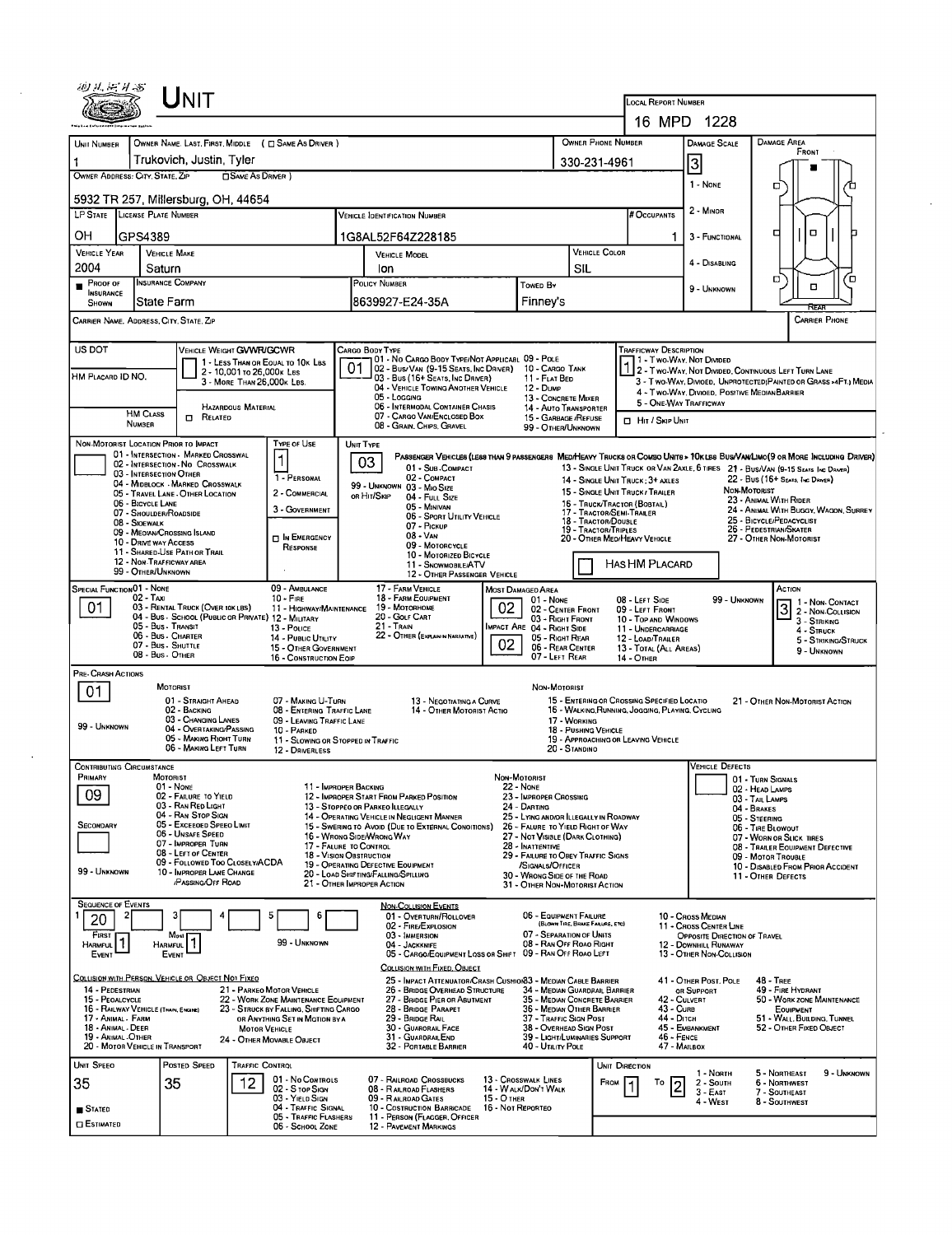| UNIT                                                                                                                                  |                                                                                                                                                  |                                                                                                      |                                                                                                                              |  |  |  |  |  |  |
|---------------------------------------------------------------------------------------------------------------------------------------|--------------------------------------------------------------------------------------------------------------------------------------------------|------------------------------------------------------------------------------------------------------|------------------------------------------------------------------------------------------------------------------------------|--|--|--|--|--|--|
|                                                                                                                                       |                                                                                                                                                  |                                                                                                      | <b>LOCAL REPORT NUMBER</b>                                                                                                   |  |  |  |  |  |  |
|                                                                                                                                       |                                                                                                                                                  |                                                                                                      | 16 MPD 1228                                                                                                                  |  |  |  |  |  |  |
| <b>UNIT NUMBER</b><br>OWNER NAME: LAST, FIRST, MIDDLE ( C) SAME AS DRIVER )<br>Stutzman, Ada, R.<br>$\overline{c}$                    |                                                                                                                                                  | OWNER PHONE NUMBER                                                                                   | <b>DAMAGE AREA</b><br>DAMAGE SCALE<br>FRONT                                                                                  |  |  |  |  |  |  |
| OWNER ADDRESS: CITY, STATE, ZIP<br>SAME AS DRIVER )                                                                                   |                                                                                                                                                  | 330-763-4739                                                                                         | $\overline{2}$                                                                                                               |  |  |  |  |  |  |
| 7449 SR 241, Millersburg, OH, 44654                                                                                                   |                                                                                                                                                  |                                                                                                      | 1 - NONE<br>о                                                                                                                |  |  |  |  |  |  |
| LP STATE LICENSE PLATE NUMBER                                                                                                         | <b>VEHICLE IDENTIFICATION NUMBER</b>                                                                                                             | # OCCUPANTS                                                                                          | 2 - MINOR                                                                                                                    |  |  |  |  |  |  |
| OН<br><b>FZG8490</b>                                                                                                                  | 1C4NJRFB8GD639553                                                                                                                                |                                                                                                      | $\Box$<br>o<br>3 - FUNCTIONAL<br>1.                                                                                          |  |  |  |  |  |  |
| <b>VEHICLE YEAR</b><br><b>VEHICLE MAKE</b>                                                                                            | <b>VEHICLE MODEL</b>                                                                                                                             | VEHICLE COLOR                                                                                        | 4 - DISABLING                                                                                                                |  |  |  |  |  |  |
| 2016<br>Jeep<br><b>INSURANCE COMPANY</b><br>Proof of                                                                                  | Patriot<br><b>POLICY NUMBER</b>                                                                                                                  | GRY<br>Towed By                                                                                      | о<br>п                                                                                                                       |  |  |  |  |  |  |
| <b>INSURANCE</b><br>Erie<br><b>SHOWN</b>                                                                                              | Q126004658                                                                                                                                       |                                                                                                      | 9 - UNKNOWN<br>नेटर                                                                                                          |  |  |  |  |  |  |
| CARRIER NAME, ADDRESS, CITY, STATE, ZIP                                                                                               |                                                                                                                                                  |                                                                                                      | <b>CARRIER PHONE</b>                                                                                                         |  |  |  |  |  |  |
| US DOT<br>VEHICLE WEIGHT GVWR/GCWR                                                                                                    | CARGO BODY TYPE<br>01 - No CARGO BODY TYPE/NOT APPLICABL 09 - POLE                                                                               |                                                                                                      | <b>TRAFFICWAY DESCRIPTION</b>                                                                                                |  |  |  |  |  |  |
| 1 - LESS THAN OR EQUAL TO 10K LBS<br>2 - 10,001 to 26,000k Las<br>HM PLACARD ID NO.                                                   | 01<br>02 - Bus/Van (9-15 Seats, Inc Driver)<br>03 - Bus (16+ Seats, Inc Driver)                                                                  | 10 - CARGO TANK<br>11 - FLAT BEO                                                                     | 11 - Two Way, Not Divided<br>1 - I WO-VYAY, IVOI CIVIDED<br>2 - T WO-WAY, NOT DIVIDEO, CONTINUOUS LEFT TURN LANE             |  |  |  |  |  |  |
| 3 - MORE THAN 26,000K LBS                                                                                                             | 04 - VEHICLE TOWING ANOTHER VEHICLE<br>05 - Logging                                                                                              | 12 - Dump<br>13 - CONCRETE MIXER                                                                     | 3 - Two-Way, DIVIDED, UNPROTECTED (PAINTED OR GRASS >4FT.) MEDIA<br>4 - T WO-WAY, DIVIDED, POSITIVE MEDIAN BARRIER           |  |  |  |  |  |  |
| <b>HAZARDOUS MATERIAL</b><br><b>HM CLASS</b><br><b>D</b> RELATED                                                                      | 06 - INTERMODAL CONTAINER CHASIS<br>07 - CARGO VAN/ENCLOSED BOX                                                                                  | 14 - AUTO TRANSPORTER<br>15 - GARBAGE / REFUSE                                                       | 5 - ONE-WAY TRAFFICWAY                                                                                                       |  |  |  |  |  |  |
| <b>NUMBER</b><br><b>TYPE OF USE</b>                                                                                                   |                                                                                                                                                  | HIT / SKIP UNIT<br>08 - GRAIN, CHIPS, GRAVEL<br>99 - OTHER/UNKNOWN                                   |                                                                                                                              |  |  |  |  |  |  |
| NON-MOTORIST LOCATION PRIOR TO IMPACT<br>01 - INTERSECTION - MARKED CROSSWAL<br>1                                                     | <b>UNIT TYPE</b><br>06 <sup>2</sup>                                                                                                              |                                                                                                      | PASSENGER VEHICLES (LESS THAN 9 PASSENGERS MEDIHEAVY TRUCKS OR COMBO UNITS > 10KLBS BUS/VAN/LIMO(9 OR MORE INCLUDING DRIVER) |  |  |  |  |  |  |
| 02 - INTERSECTION - NO CROSSWALK<br>03 - INTERSECTION OTHER<br>1 - PERSONAL<br>04 - MIDBLOCK - MARKED CROSSWALK                       | 01 - Sub COMPACT<br>02 - COMPACT                                                                                                                 | 14 - SINGLE UNIT TRUCK: 3+ AXLES                                                                     | 13 - SINGLE UNIT TRUCK OR VAN 2AXLE, 6 TIRES 21 - BUS/VAN (9-15 SEATS INC DAMER)<br>22 - BUS (16+ SEATS ING DRIVER)          |  |  |  |  |  |  |
| 2 - COMMERCIAL<br>05 - TRAVEL LANE - OTHER LOCATION<br>06 - BICYCLE LANE                                                              | 99 - Unknown 03 - Mid Size<br>or Hit/Skip<br>04 FULL SIZE<br>05 - MINIVAN                                                                        | 15 - SINGLE UNIT TRUCK / TRAILER<br>16 - TRUCK/TRACTOR (BOBTAIL)                                     | NON-MOTORIST<br>23 - ANIMAL WITH RIDER                                                                                       |  |  |  |  |  |  |
| 3 - GOVERNMENT<br>07 - SHOULDER/ROADSIDE<br>08 - SIDEWALK                                                                             | 06 - SPORT UTILITY VEHICLE<br>07 - Pickup                                                                                                        | 17 - TRACTOR/SEMI-TRAILER<br>18 - Tractor/Double                                                     | 24 - ANIMAL WITH BUGGY, WAGON, SURREY<br>25 - BICYCLE/PEDACYCLIST<br>26 - PEDESTRIAN/SKATER                                  |  |  |  |  |  |  |
| 09 - MEDIAN/CROSSING ISLAND<br>IN EMERGENCY<br>10 - DRNE WAY ACCESS<br>RESPONSE                                                       | 08 - VAN<br>09 - MOTORCYCLE                                                                                                                      | 19 - TRACTOR/TRIPLES<br>20 - OTHER MEDIHEAVY VEHICLE                                                 | 27 - OTHER NON-MOTORIST                                                                                                      |  |  |  |  |  |  |
| 11 - SHARED-USE PATH OR TRAIL<br>12 - NON-TRAFFICWAY AREA<br>99 - OTHER/UNKNOWN                                                       | 10 - MOTORIZED BICYCLE<br>11 - SNOWMOBILE/ATV                                                                                                    | HAS HM PLACARD                                                                                       |                                                                                                                              |  |  |  |  |  |  |
| <b>SPECIAL FUNCTION 01 - NONE</b><br>09 - AMBULANCE                                                                                   | 12 - OTHER PASSENGER VEHICLE<br>17 - FARM VEHICLE<br>MOST DAMAGED AREA                                                                           |                                                                                                      | Астюм                                                                                                                        |  |  |  |  |  |  |
| 02 - Taxi<br>$10 -$ Fire<br>01<br>03 - RENTAL TRUCK (OVER 10K LBS)                                                                    | 18 - FARM EQUIPMENT<br>19 - Мотовноме<br>06<br>11 - HIGHWAY/MAINTENANCE                                                                          | 08 - LEFT SIDE<br>01 - None<br>09 - LEFT FRONT<br>02 - CENTER FRONT                                  | 99 - UNKNOWN<br>1 - Non-Contact<br>5 2 - Non-COLLISION                                                                       |  |  |  |  |  |  |
| 04 - Bus - SCHOOL (PUBLIC OR PRIVATE) 12 - MILITARY<br>05 - Bus - Transit<br>13 - Pouce<br>06 - Bus - Charter                         | 20 - GOLF CART<br>21 TRAIN<br>22 - OTHER (EXPLAININ NARRATIVE)                                                                                   | 03 - Right Front<br>10 - TOP AND WINDOWS<br>IMPACT ARE 04 - RIGHT SIDE<br>11 - UNDERCARRIAGE         | 3 - STRIKING<br>4 - STRUCK                                                                                                   |  |  |  |  |  |  |
| 14 - PUBLIC UTILITY<br>07 - Bus - SHUTTLE<br>15 - OTHER GOVERNMENT<br>08 - Bus - OTHER                                                | 06                                                                                                                                               | 05 - RIGHT REAR<br>12 - LOAD/TRAILER<br>06 - REAR CENTER<br>13 - TOTAL (ALL AREAS)<br>07 - LEFT REAR | 5 - STRIKING/STRUCK<br>9 - Unknown                                                                                           |  |  |  |  |  |  |
| 16 - CONSTRUCTION EOIP.<br>PRE-CRASH ACTIONS                                                                                          |                                                                                                                                                  | 14 - OTHER                                                                                           |                                                                                                                              |  |  |  |  |  |  |
| <b>MOTORIST</b><br>11<br>01 - STRAIGHT AHEAD<br>07 - MAKING U-TURN                                                                    | 13 - Negotiating a Curve                                                                                                                         | NON-MOTORIST<br>15 - ENTERING OR CROSSING SPECIFIED LOCATIO                                          |                                                                                                                              |  |  |  |  |  |  |
| 02 - BACKING<br>03 - CHANGING LANES                                                                                                   | 08 - ENTERING TRAFFIC LANE<br>14 - OTHER MOTORIST ACTIO<br>09 - LEAVING TRAFFIC LANE                                                             | 16 - WALKING, RUNNING, JOGGING, PLAYING, CYCLING<br>17 WORKING                                       | 21 - OTHER NON-MOTORIST ACTION                                                                                               |  |  |  |  |  |  |
| 99 - UNKNOWN<br>04 - OVERTAKING/PASSING<br>10 - PARKED<br>05 - MAKING RIGHT TURN                                                      | 11 - SLOWING OR STOPPED IN TRAFFIC                                                                                                               | 18 - Pushing Vehicle<br>19 - APPROACHING OR LEAVING VEHICLE                                          |                                                                                                                              |  |  |  |  |  |  |
| 06 - MAKING LEFT TURN<br>12 - DRIVERLESS                                                                                              |                                                                                                                                                  | 20 - STANDING                                                                                        | <b>VEHICLE DEFECTS</b>                                                                                                       |  |  |  |  |  |  |
| <b>CONTRIBUTING CIRCUMSTANCE</b><br>MOTORIST<br><b>MRIMARY</b><br>01 - NONE                                                           | <b>Non-Motorist</b><br>11 - IMPROPER BACKING<br><b>22 - NONE</b>                                                                                 |                                                                                                      | 01 - TURN SIGNALS                                                                                                            |  |  |  |  |  |  |
| 01<br>02 - FAILURE TO YIELO<br>03 - RAN RED LIGHT                                                                                     | 12 - IMPROPER START FROM PARKED POSITION<br>13 - STOPPED OR PARKED LLEGALLY                                                                      | 23 - IMPROPER CROSSING<br>24 - DARTING                                                               | 02 - HEAD LAMPS<br>03 - TAIL LAMPS<br>04 - BRAKES                                                                            |  |  |  |  |  |  |
| 04 - RAN STOP SIGN<br>05 - Exceeded Speed LIMIT<br><b>SECONDARY</b>                                                                   | 14 - OPERATING VEHICLE IN NEGLIGENT MANNER<br>15 - Swering to Avoid (Due to External Conditions)                                                 | 25 - LYING AND/OR ILLEGALLY IN ROADWAY<br>26 - FALURE TO YIELD RIGHT OF WAY                          | 05 - STEERING<br>06 - TIRE BLOWOUT                                                                                           |  |  |  |  |  |  |
| 06 - Unsafe Speed<br>07 - IMPROPER TURN                                                                                               | 16 - Wrono Side/Wrong Way<br>17 - FALURE TO CONTROL                                                                                              | 27 - NOT VISIBLE (DARK CLOTHING)<br>28 - INATTENTIVE                                                 | 07 - WORN OR SLICK TIRES<br>08 - TRAILER EQUIPMENT DEFECTIVE                                                                 |  |  |  |  |  |  |
| 08 - LEFT OF CENTER<br>09 - FOLLOWED TOO CLOSELY/ACDA<br>99 - UNKNOWN<br>10 - IMPROPER LANE CHANGE                                    | <b>18 - VISION OBSTRUCTION</b><br>19 - OPERATING DEFECTIVE EQUIPMENT                                                                             | 29 - FAILURE TO OBEY TRAFFIC SIGNS<br>/SIGNALS/OFFICER                                               | 09 - MOTOR TROUBLE<br>10 - DISABLED FROM PRIOR ACCIDENT                                                                      |  |  |  |  |  |  |
| <b>PASSING OFF ROAD</b>                                                                                                               | 20 - LOAD SHIFTING/FALLING/SPILLING<br>21 - OTHER IMPROPER ACTION                                                                                | 30 - Wrong Side of the Road<br>31 - OTHER NON-MOTORIST ACTION                                        | 11 - OTHER DEFECTS                                                                                                           |  |  |  |  |  |  |
| <b>SEQUENCE OF EVENTS</b>                                                                                                             | <b>NON-COLLISION EVENTS</b><br>01 - OVERTURN/ROLLOVER<br>6                                                                                       | 06 - EQUIPMENT FAILURE                                                                               | 10 - Cross Median                                                                                                            |  |  |  |  |  |  |
| 20<br>FIRST<br>Most                                                                                                                   | 02 - FIRE/EXPLOSION<br>03 - IMMERSION                                                                                                            | (BLOWN TIRE, BRANE FALURE, ETC)<br>07 - Separation of Units                                          | 11 - Cross CENTER LINE<br>OPPOSITE DIRECTION OF TRAVEL                                                                       |  |  |  |  |  |  |
| 1<br>HARMFUL <sup>1</sup><br>99 - UNKNOWN<br><b>HARMFUL</b><br>EVENT<br>EVENT                                                         | 04 - JACKKNIFF<br>05 - CARGO/EQUIPMENT LOSS OR SHIFT 09 - RAN OFF ROAD LEFT                                                                      | 08 - Ran Off Road Right                                                                              | 12 - DOWNHILL RUNAWAY<br>13 - OTHER NON-COLLISION                                                                            |  |  |  |  |  |  |
| COLLISION WITH PERSON, VEHICLE OR OBJECT NOT FIXED                                                                                    | COLLISION WITH FIXEO, OBJECT<br>25 - IMPACT ATTENUATOR/CRASH CUSHION33 - MEDIAN CABLE BARRIER                                                    |                                                                                                      | 41 - OTHER POST, POLE<br><b>48 - TREE</b>                                                                                    |  |  |  |  |  |  |
| 14 - PEDESTRIAN<br>21 - PARKED MOTOR VEHICLE<br>15 - PEDALCYCLE<br>22 - WORK ZONE MAINTENANCE EQUIPMENT                               | 26 - BRIDGE OVERHEAD STRUCTURE<br>27 - BRIDGE PIER OR ABUTMENT                                                                                   | 34 - MEDIAN GUARDRAIL BARRIER<br>35 - Median Concrete Barrier                                        | 49 - FIRE HYDRANT<br>OR SUPPORT<br>42 - CULVERT<br>50 - WORK ZONE MAINTENANCE                                                |  |  |  |  |  |  |
| 16 - RAILWAY VEHICLE (TRAN, ENGINE)<br>23 - STRUCK BY FALLING, SHIFTING CARGO<br>17 - Animal - Farm<br>OR ANYTHING SET IN MOTION BY A | 28 - BRIDGE PARAPET<br>29 - BRIDGE RAIL                                                                                                          | 36 - Median Other Barrier<br>37 - Traffic Sign Post                                                  | 43 - CURB<br><b>EQUIPMENT</b><br>44 - Dітсн<br>51 - WALL, BUILOING, TUNNEL                                                   |  |  |  |  |  |  |
| 18 - Animal - Deer<br><b>MOTOR VEHICLE</b><br>19 - Animal -OTHER<br>24 - OTHER MOVABLE OBJECT<br>20 - MOTOR VEHICLE IN TRANSPORT      | 30 - GUARDRAIL FACE<br>31 - GUARDRAILEND<br>32 - PORTABLE BARRIER                                                                                | 38 - Overhead Sign Post<br>39 - LIGHT/LUMINARIES SUPPORT<br>40 - Utiuty Pole                         | 45 - EMBANKMENT<br>52 - Отнея Гіхео Овлест<br>46 - FENCE<br>47 - MAILBOX                                                     |  |  |  |  |  |  |
| UNIT SPEED<br><b>TRAFFIC CONTROL</b><br>POSTEO SPEED                                                                                  |                                                                                                                                                  | UNIT DIRECTION                                                                                       |                                                                                                                              |  |  |  |  |  |  |
| 01 - No CONTROLS<br>12<br>35<br>0<br>02 - S TOP SIGN                                                                                  | 07 - RAILROAD CROSSBUCKS<br>13 - Crosswalk LINES<br>08 - RAILROAD FLASHERS                                                                       | FROM<br>To<br>14 - WALK/DON'T WALK                                                                   | 1 - North<br>5 - Northeast<br>9 - UNKNOWN<br>6 - NORTHWEST<br>2 - South<br>$\overline{2}$                                    |  |  |  |  |  |  |
| 03 - YIELD SIGN<br><b>STATED</b>                                                                                                      | 09 - RAILROAD GATES<br>15 - О тнек<br>10 - Costruction Barricade                                                                                 |                                                                                                      | $3 - East$<br>7 - SOUTHEAST<br>4 - WEST<br>8 - SOUTHWEST                                                                     |  |  |  |  |  |  |
| <b>O</b> ESTIMATED                                                                                                                    | 16 - Nat Reporteo<br>04 - TRAFFIC SIGNAL<br>11 - PERSON (FLAGGER, OFFICER<br>05 - TRAFFIC FLASHERS<br>06 - School Zone<br>12 - PAVEMENT MARKINGS |                                                                                                      |                                                                                                                              |  |  |  |  |  |  |

 $\sim 10^{11}$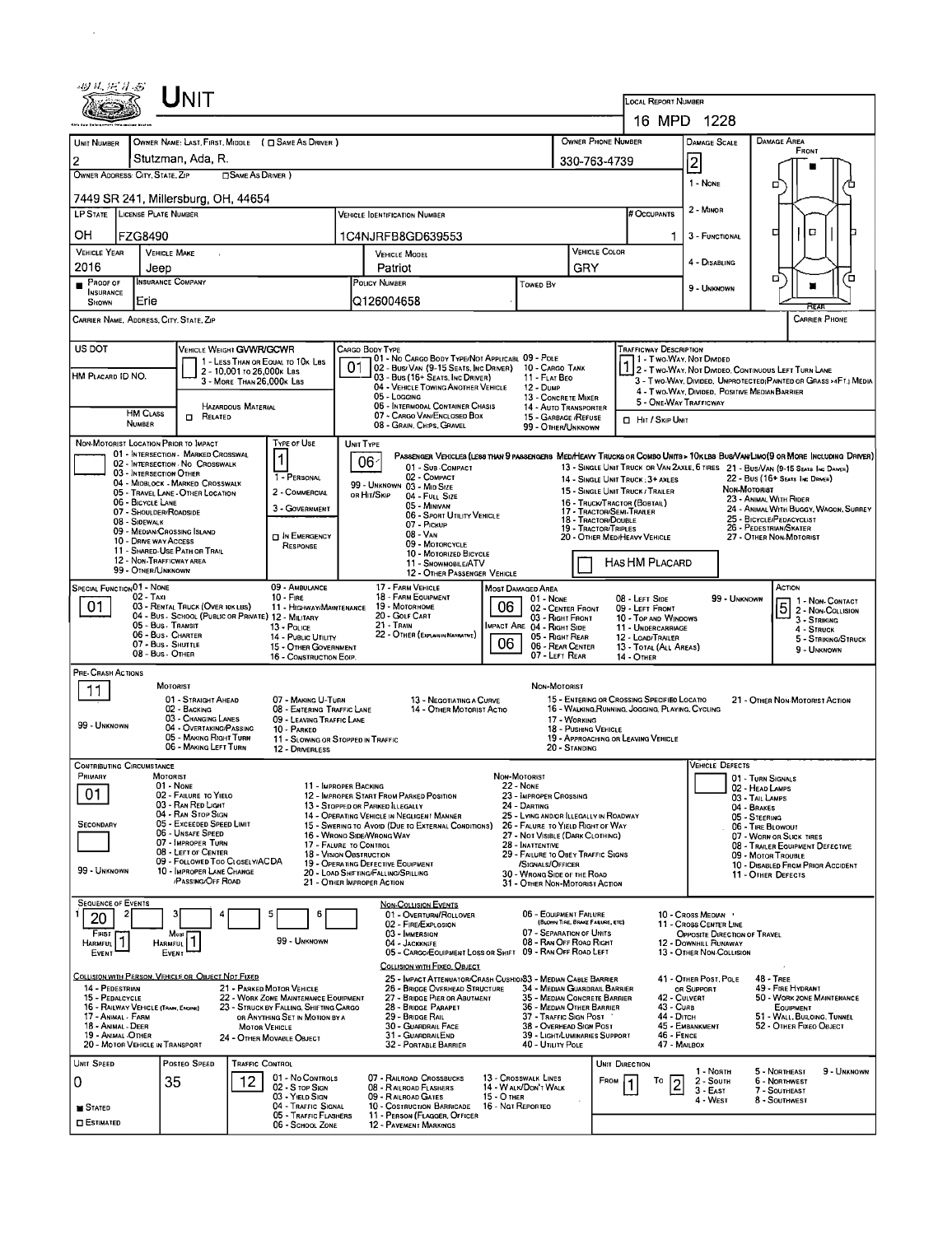|                                                                                                                                                        | ${\sf UnIT}$                                                                                                                                                                                                                                                                                                                                     |                                                                                                                                                         |                                                                                                                                                                                                                                                                                                                                                                                                              |                                                                                                                                                                                                                                                                                                                        |                                                                                                                                                                                                                                                                                                                                              |                                                                                                          | <b>LOCAL REPORT NUMBER</b>                                                                                                                            | 16 MPD 1228                                                                                                                                                                                                                                                                                     |                                                                                                                                                                                                                                                               |  |  |  |  |
|--------------------------------------------------------------------------------------------------------------------------------------------------------|--------------------------------------------------------------------------------------------------------------------------------------------------------------------------------------------------------------------------------------------------------------------------------------------------------------------------------------------------|---------------------------------------------------------------------------------------------------------------------------------------------------------|--------------------------------------------------------------------------------------------------------------------------------------------------------------------------------------------------------------------------------------------------------------------------------------------------------------------------------------------------------------------------------------------------------------|------------------------------------------------------------------------------------------------------------------------------------------------------------------------------------------------------------------------------------------------------------------------------------------------------------------------|----------------------------------------------------------------------------------------------------------------------------------------------------------------------------------------------------------------------------------------------------------------------------------------------------------------------------------------------|----------------------------------------------------------------------------------------------------------|-------------------------------------------------------------------------------------------------------------------------------------------------------|-------------------------------------------------------------------------------------------------------------------------------------------------------------------------------------------------------------------------------------------------------------------------------------------------|---------------------------------------------------------------------------------------------------------------------------------------------------------------------------------------------------------------------------------------------------------------|--|--|--|--|
| <b>UNIT NUMBER</b>                                                                                                                                     |                                                                                                                                                                                                                                                                                                                                                  | OWNER NAME LAST, FIRST, MIDDLE ( C SAME AS DRIVER )                                                                                                     |                                                                                                                                                                                                                                                                                                                                                                                                              |                                                                                                                                                                                                                                                                                                                        |                                                                                                                                                                                                                                                                                                                                              | OWNER PHONE NUMBER                                                                                       |                                                                                                                                                       | DAMAGE SCALE                                                                                                                                                                                                                                                                                    | DAMAGE AREA                                                                                                                                                                                                                                                   |  |  |  |  |
|                                                                                                                                                        |                                                                                                                                                                                                                                                                                                                                                  |                                                                                                                                                         |                                                                                                                                                                                                                                                                                                                                                                                                              |                                                                                                                                                                                                                                                                                                                        |                                                                                                                                                                                                                                                                                                                                              |                                                                                                          |                                                                                                                                                       |                                                                                                                                                                                                                                                                                                 | FRONT                                                                                                                                                                                                                                                         |  |  |  |  |
| 3<br>OWNER ADDRESS, CITY, STATE, ZIP                                                                                                                   | Cross, Debra,                                                                                                                                                                                                                                                                                                                                    | SAME AS DRIVER )                                                                                                                                        |                                                                                                                                                                                                                                                                                                                                                                                                              |                                                                                                                                                                                                                                                                                                                        |                                                                                                                                                                                                                                                                                                                                              |                                                                                                          |                                                                                                                                                       | 3                                                                                                                                                                                                                                                                                               |                                                                                                                                                                                                                                                               |  |  |  |  |
|                                                                                                                                                        | 4291 Nina St., Rootstown, OH, 44272                                                                                                                                                                                                                                                                                                              |                                                                                                                                                         |                                                                                                                                                                                                                                                                                                                                                                                                              |                                                                                                                                                                                                                                                                                                                        |                                                                                                                                                                                                                                                                                                                                              |                                                                                                          |                                                                                                                                                       | 1 - None                                                                                                                                                                                                                                                                                        | □<br>ገገ                                                                                                                                                                                                                                                       |  |  |  |  |
| LP STATE LICENSE PLATE NUMBER                                                                                                                          |                                                                                                                                                                                                                                                                                                                                                  |                                                                                                                                                         | <b>VEHICLE IDENTIFICATION NUMBER</b>                                                                                                                                                                                                                                                                                                                                                                         |                                                                                                                                                                                                                                                                                                                        |                                                                                                                                                                                                                                                                                                                                              |                                                                                                          | <b>FOCCUPANTS</b>                                                                                                                                     | 2 - MINOR                                                                                                                                                                                                                                                                                       |                                                                                                                                                                                                                                                               |  |  |  |  |
| OH<br>GIW2271                                                                                                                                          |                                                                                                                                                                                                                                                                                                                                                  |                                                                                                                                                         | 4T1BG28K1XU532667                                                                                                                                                                                                                                                                                                                                                                                            |                                                                                                                                                                                                                                                                                                                        |                                                                                                                                                                                                                                                                                                                                              |                                                                                                          | 1                                                                                                                                                     | 3 - FUNCTIONAL                                                                                                                                                                                                                                                                                  | D.<br>а<br>h                                                                                                                                                                                                                                                  |  |  |  |  |
| <b>VEHICLE YEAR</b>                                                                                                                                    | <b>VEHICLE MAKE</b>                                                                                                                                                                                                                                                                                                                              |                                                                                                                                                         | VEHICLE MODEL                                                                                                                                                                                                                                                                                                                                                                                                |                                                                                                                                                                                                                                                                                                                        |                                                                                                                                                                                                                                                                                                                                              | <b>VEHICLE COLOR</b>                                                                                     |                                                                                                                                                       | 4 - DISABLING                                                                                                                                                                                                                                                                                   |                                                                                                                                                                                                                                                               |  |  |  |  |
| 1999<br>Proof of                                                                                                                                       | Tovota<br><b>INSURANCE COMPANY</b>                                                                                                                                                                                                                                                                                                               |                                                                                                                                                         | Camry<br>POLICY NUMBER                                                                                                                                                                                                                                                                                                                                                                                       |                                                                                                                                                                                                                                                                                                                        |                                                                                                                                                                                                                                                                                                                                              | GRY                                                                                                      |                                                                                                                                                       |                                                                                                                                                                                                                                                                                                 | σ<br>Έ                                                                                                                                                                                                                                                        |  |  |  |  |
| <b>INSURANCE</b>                                                                                                                                       | Pekin Insurance                                                                                                                                                                                                                                                                                                                                  |                                                                                                                                                         |                                                                                                                                                                                                                                                                                                                                                                                                              |                                                                                                                                                                                                                                                                                                                        | Towep By                                                                                                                                                                                                                                                                                                                                     |                                                                                                          |                                                                                                                                                       | 9 - UNKNOWN                                                                                                                                                                                                                                                                                     | ▬                                                                                                                                                                                                                                                             |  |  |  |  |
| SHOWN                                                                                                                                                  |                                                                                                                                                                                                                                                                                                                                                  |                                                                                                                                                         | I00V451086                                                                                                                                                                                                                                                                                                                                                                                                   |                                                                                                                                                                                                                                                                                                                        |                                                                                                                                                                                                                                                                                                                                              |                                                                                                          |                                                                                                                                                       |                                                                                                                                                                                                                                                                                                 | RETO<br><b>CARRIER PHONE</b>                                                                                                                                                                                                                                  |  |  |  |  |
| CARRIER NAME, ADDRESS, CITY, STATE, ZJP                                                                                                                |                                                                                                                                                                                                                                                                                                                                                  |                                                                                                                                                         |                                                                                                                                                                                                                                                                                                                                                                                                              |                                                                                                                                                                                                                                                                                                                        |                                                                                                                                                                                                                                                                                                                                              |                                                                                                          |                                                                                                                                                       |                                                                                                                                                                                                                                                                                                 |                                                                                                                                                                                                                                                               |  |  |  |  |
| US DOT<br>HM PLACARD ID NO.<br><b>HM CLASS</b>                                                                                                         | <b>CI RELATEO</b>                                                                                                                                                                                                                                                                                                                                | VEHICLE WEIGHT GVWR/GCWR<br>1 - Less Than or Equal to 10x Lbs<br>2 - 10,001 to 26,000k LBS<br>3 - MORE THAN 26.000K LBS.<br><b>HAZARDOUS MATERIAL</b>   | CARGO BODY TYPE<br>01<br>05 - Logging<br>07 - CARGO VAN/ENCLOSED BOX                                                                                                                                                                                                                                                                                                                                         | 01 - No CARGO BODY TYPE/NOT APPLICABL 09 - POLE<br>02 - Bus/Van (9-15 Seats, Inc Driver)<br>03 - Bus (16+ Seats, Inc Driver)<br>04 - VEHICLE TOWING ANOTHER VEHICLE<br>06 - INTERMODAL CONTAINER CHASIS                                                                                                                | 10 - CARGO TANK<br>11 - FLAT BED<br>12 - Dump<br>13 - CONCRETE MIXER<br>14 - AUTO TRANSPORTER<br>15 - GARBAGE / REFUSE                                                                                                                                                                                                                       |                                                                                                          | <b>TRAFFICWAY DESCRIPTION</b><br>1 1 - Two Way, Not Divideo<br>5 - ONE-WAY TRAFFICWAY                                                                 | 4 - Two-WAY, DIVIDED, POSITIVE MEDIAN BARRIER                                                                                                                                                                                                                                                   | 1 2 - Two-Way, Not Drives. CONTINUOUS LEFT TURN LANE<br>3 - Two-Way, Divided, Unprotected Painted or Grass >4Ft.) Media                                                                                                                                       |  |  |  |  |
| NUMBER.                                                                                                                                                |                                                                                                                                                                                                                                                                                                                                                  |                                                                                                                                                         | 08 - GRAIN, CHIPS, GRAVEL                                                                                                                                                                                                                                                                                                                                                                                    |                                                                                                                                                                                                                                                                                                                        | 99 - OTHER/UNKNOWN                                                                                                                                                                                                                                                                                                                           |                                                                                                          | <b>D</b> Hit / Skip Unit                                                                                                                              |                                                                                                                                                                                                                                                                                                 |                                                                                                                                                                                                                                                               |  |  |  |  |
| NON-MOTORIST LOCATION PRIOR TO IMPACT<br>06 - BICYCLE LANE<br>08 - Sidewalk                                                                            | 01 - INTERSECTION - MARKED CROSSWAL<br>02 - INTERSECTION - NO CROSSWALK<br>03 - INTERSECTION OTHER<br>04 - MIDBLOCK - MARKED CROSSWALK<br>05 - TRAVEL LANE - OTHER LOCATION<br>07 - SHOULDER/ROADSIDE<br>09 - MEDIAN CROSSING ISLAND<br>10 - DRIVE WAY ACCESS<br>11 - SHAREO-USE PATH OR TRAIL<br>12 - NON-TRAFFICWAY AREA<br>99 - OTHER/UNKNOWN | <b>TYPE OF USE</b><br>1<br>1 - PERSONAL<br>2 - COMMERCIAL<br>3 - GOVERNMENT<br><b>DIN EMERGENCY</b><br>RESPONSE                                         | UNIT TYPE<br>03<br>99 - UNKNOWN 03 - MID SIZE<br>or Hit/Skip<br>05 - MINIVAN<br>07 - PICKUP<br>08 - VAN                                                                                                                                                                                                                                                                                                      | PASSENGER VEHICLES (LESS THAN 9 PASSENGERS MED/HEAVY TRUCKS OR COMBO UNITS > 10K LBS BUS/VAN/LIMO (9 OR MORE INCLUDING DRIVER)<br>01 - Sub COMPACT<br>02 - COMPACT<br>04 - Full Size<br>06 - SPORT UTILITY VEHICLE<br>09 - MOTORCYCLE<br>10 - MOTORIZED BICYCLE<br>11 - SNOWMOBILE/ATV<br>12 - OTHER PASSENGER VEHICLE |                                                                                                                                                                                                                                                                                                                                              | 16 - TRUCK/TRACTOR (BOBTAIL)<br>17 - TRACTOR/SEMI-TRAILER<br>18 - TRACTOR/DOUBLE<br>19 - TRACTOR/TRIPLES | 14 - SINGLE UNIT TRUCK : 3+ AXLES<br>15 - SINGLE UNIT TRUCK / TRAILER<br>20 - OTHER MEO/HEAVY VEHICLE<br>HAS HM PLACARD                               | 13 - SINGLE UNIT TRUCK OR VAN ZAXLE, 6 TIRES 21 - BUS/VAN (9-15 SEATS INC DAINER)<br>22 - BUS (16+ SEATS INC DRIVER)<br><b>Non MOTORIST</b><br>23 - ANIMAL WITH RIDER<br>24 - ANIMAL WITH BUGGY, WAGON, SURREY<br>25 - BICYCLE/PEDACYCLIST<br>26 - Pedestrian/Skater<br>27 - OTHER NON-MOTORIST |                                                                                                                                                                                                                                                               |  |  |  |  |
| SPECIAL FUNCTION 01 - NONE<br>01                                                                                                                       | $02 - TAX1$<br>03 - RENTAL TRUCK (OVER 10K LBS)<br>04 - Bus - School (Public or Private) 12 - Military<br>05 - Bus - Transit<br>06 - Bus - Charter<br>07 - Bus - SHUTTLE<br>08 - Bus - OTHER                                                                                                                                                     | 09 - AMBULANCE<br>$10 -$ Fire<br>11 - HIGHWAY/MAINTENANCE<br>13 - Police<br>14 - PUBLIC UTILITY<br>15 - OTHER GOVERNMENT<br>16 - CONSTRUCTION EOIP      | 17 - FARM VEHICLE<br>18 - FARM EQUIPMENT<br>19 - Мотовноме<br>20 - Golf Cart<br>21 - TRAIN<br>22 - OTHER (EXPLAININ NARRATIVE)                                                                                                                                                                                                                                                                               | 06<br>06                                                                                                                                                                                                                                                                                                               | <b>MOST DAMAGED AREA</b><br>01 - Nove<br>02 - CENTER FRONT<br>03 - Right Front<br>IMPACT ARE 04 - RIGHT SIDE<br>05 - Right Rear<br>06 - REAR CENTER<br>07 - LEFT REAR                                                                                                                                                                        |                                                                                                          | 08 - LEFT SIDE<br>09 - LEFT FRONT<br>10 - TOP AND WINDOWS<br>11 - UNDERCARRIAGE<br>12 - LOAD/TRAILER<br>13 - TOTAL (ALL AREAS)<br>14 - Отнев          | 99 - UNKNOWN                                                                                                                                                                                                                                                                                    | ACTION<br>1 - Non- Contact<br>$ 4 $ 2 - Non-Collision<br>3 - STRIKING<br>4 - STRUCK<br>5 - STRIKING/STRUCK<br>9 - UNKNOWN                                                                                                                                     |  |  |  |  |
| PRE-CRASH ACTIONS<br>99 - UNKNOWN                                                                                                                      | MOTORIST<br>01 - STRAIGHT AHEAD<br>02 - BACKING<br>03 - CHANGING LANES<br>04 - Overtaking/Passing<br>05 - MAKING RIGHT TURN<br>06 - MAKING LEFT TURN                                                                                                                                                                                             | 07 - MAKING U-TURN<br>08 - ENTERING TRAFFIC LANE<br>09 - LEAVING TRAFFIC LANE<br>10 - Parked<br>12 DRIVERLESS                                           | 11 - SLOWING OR STOPPED IN TRAFFIC                                                                                                                                                                                                                                                                                                                                                                           | 13 - Negotiatino a Curve<br>14 - OTHER MOTORIST ACTIO                                                                                                                                                                                                                                                                  | NON-MOTORIST<br>17 - WORKING<br>20 - STANDING                                                                                                                                                                                                                                                                                                | 18 - PUSHING VEHICLE                                                                                     | 15 - ENTERING OR CROSSING SPECIFIED LOCATIO<br>16 - WALKING RUNNING, JOGGING, PLAYING, CYCLING<br>19 - APPROACHING OR LEAVING VEHICLE                 |                                                                                                                                                                                                                                                                                                 | 21 - OTHER NON-MOTORIST ACTION                                                                                                                                                                                                                                |  |  |  |  |
| <b>CONTRIBUTING CIRCUMSTANCE</b><br><b>MRIMARY</b><br>01<br>SECONDARY<br>99 - UNKNOWN                                                                  | MOTORIST<br>01 - NONE<br>02 - FAILURE TO YIELD<br>03 - RAN RED LIGHT<br>04 - RAN STOP SIGN<br>05 - Exceeded Speed Limit<br>06 - Unsafe Speed<br>07 - IMPROPER TURN<br>08 - LEFT OF CENTER<br>09 - FOLLOWED TOO CLOSELY/ACDA<br>10 - IMPROPER LANE CHANGE<br><b>PASSING OFF ROAD</b>                                                              |                                                                                                                                                         | 11 - IMPROPER BACKING<br>12 - IMPROPER START FROM PARKED POSITION<br>13 - STOPPED OR PARKED LLEGALLY<br>14 - OPERATING VEHICLE IN NEGLIGENT MANNER<br>15 - Swerino to Avoid (Due to External Conditions)<br>16 - WRONG SIDF/WRONG WAY<br>17 - FALURE TO CONTROL<br><b>18 - VISION OBSTRUCTION</b><br>19 - OPERATING DEFECTIVE EQUIPMENT<br>20 - LOAD SHIFTING/FALLING/SPILLING<br>21 - OTHER IMPROPER ACTION |                                                                                                                                                                                                                                                                                                                        | NON-MOTORIST<br><b>22 - NONE</b><br>23 - IMPROPER CROSSING<br>24 - DARTINO<br>25 - LYING AND/OR ILLEGALLY IN ROADWAY<br>26 - FALURE TO YIELD RIGHT OF WAY<br>27 - NOT VISIBLE (DARK CLOTHING)<br>28 - INATTENTIVE<br>29 - FAILURE TO OBEY TRAFFIC SIGNS<br>/SIGNALS/OFFICER<br>30 - Wrong Side of the Road<br>31 - OTHER NON-MOTORIST ACTION |                                                                                                          |                                                                                                                                                       | VEHICLE DEFECTS                                                                                                                                                                                                                                                                                 | 01 - TURN SIGNALS<br>02 - HEAD LAMPS<br>03 - TAIL LAMPS<br>04 - BRAKES<br>05 - STEERING<br>06 - TIRE BLOWOUT<br>07 - WORN OR SLICK TIRES<br>08 - TRAILER EQUIPMENT DEFECTIVE<br>09 - MOTOR TROUBLE<br>10 - DISABLED FROM PRIOR ACCIDENT<br>11 - OTHER DEFECTS |  |  |  |  |
| <b>SEQUENCE OF EVENTS</b><br>20<br>FIRST<br>1<br>HARMFUL<br>EVENT<br>14 - PEDESTRIAN<br>15 - PEDALCYCLE                                                | Most<br>HARMFUL <sup>1</sup><br>EVENT<br>COLLISION WITH PERSON, VEHICLE OR OBJECT NOT FIXED                                                                                                                                                                                                                                                      | 6<br>99 - UNKNOWN<br>21 - PARKED MOTOR VEHICLE<br>22 - WORK ZONE MAINTENANCE EQUIPMENT                                                                  | <b>NON-COLLISION EVENTS</b><br>02 - FIRE/EXPLOSION<br>03 - IMMERSION<br>04 - JACKKNIFE                                                                                                                                                                                                                                                                                                                       | 01 - OVERTURN/ROLLOVER<br>05 - CARGO/EQUIPMENT LOSS OR SHIFT 09 - RAN OFF ROAD LEFT<br>COLLISION WITH FIXED, OBJECT<br>25 - IMPACT ATTENUATOR/CRASH CUSHIDI83 - MEDIAN CABLE BARRIER<br>26 - BRIDGE OVERHEAD STRUCTURE<br>27 - BRIDGE PIER OR ABUTMENT                                                                 | 06 - EQUIPMENT FAILURE<br>07 - SEPARATION OF UNITS<br>08 - RAN OFF ROAD RIGHT<br>34 - MEDIAN GUARDRAIL BARRIER<br>35 - MEDIAN CONCRETE BARRIER                                                                                                                                                                                               | (BLOWN TIRE, BRAKE FAILURE, ETC)                                                                         | 42 - CULVERT                                                                                                                                          | 10 - Cross Median<br>11 - Cross Center LINE<br>OPPOSITE DIRECTION OF TRAVEL<br>12 - DOWNHILL RUNAWAY<br>13 - OTHER NON-COLLISION<br>41 - OTHER POST, POLE<br>OR SUPPORT                                                                                                                         | <b>48 - TREE</b><br>49 - FIRE HYDRANT<br>50 - WORK ZONE MAINTENANCE                                                                                                                                                                                           |  |  |  |  |
| 16 - RAILWAY VEHICLE (TRAIN, ENGINE)<br>17 - ANIMAL - FARM<br>18 - Animal - Deer<br>19 - ANIMAL OTHER<br>20 - MOTOR VEHICLE IN TRANSPORT<br>UNIT SPEED | Posted Speed                                                                                                                                                                                                                                                                                                                                     | 23 - STRUCK BY FALLING, SHIFTING CARGO<br>OR ANYTHING SET IN MOTION BY A<br><b>MOTOR VEHICLE</b><br>24 - Отнея Моуавье Овчест<br><b>TRAFFIC CONTROL</b> | 28 - BRIDGE PARAPET<br>29 - BRIDGE RAIL<br>30 - GUARDRAIL FACE<br>31 - GUARDRAILEND<br>32 - PORTABLE BARRIER                                                                                                                                                                                                                                                                                                 |                                                                                                                                                                                                                                                                                                                        | 36 - MEOIAN OTHER BARRIER<br>37 - Traffic Sign Post<br>38 - OVERHEAD SIGN POST<br>39 - LIGHT/LUMINARIES SUPPORT<br>40 - Utility Pole                                                                                                                                                                                                         |                                                                                                          | <b>43 - CURB</b><br>EQUIPMENT<br>44 - Олсн<br>51 - WALL, BUILDING, TUNNEL<br>45 - EMBANKMENT<br>52 - OTHER FIXED OBJECT<br>46 - FENCE<br>47 - MAILBOX |                                                                                                                                                                                                                                                                                                 |                                                                                                                                                                                                                                                               |  |  |  |  |
| 0<br><b>STATED</b><br><b>CI ESTIMATED</b>                                                                                                              | 35                                                                                                                                                                                                                                                                                                                                               | 01 - No CONTROLS<br>12<br>02 - S TOP SIGN<br>03 - YIELD SIGN<br>04 - Traffic Signal<br>05 - TRAFFIC FLASHERS<br>06 - School Zone                        | 07 - RAILROAD CROSSBUCKS<br>08 - RAILROAD FLASHERS<br>09 - RAILROAD GATES<br>10 - COSTRUCTION BARRICADE<br>11 - PERSON (FLAGGER, OFFICER<br>12 - PAVEMENT MARKINGS                                                                                                                                                                                                                                           | $15 - 0$ Ther                                                                                                                                                                                                                                                                                                          | 13 - Crosswalk Lines<br>14 - WALK/DON'T WALK<br>16 - Not Reported                                                                                                                                                                                                                                                                            | UNIT DIRECTION<br>FROM                                                                                   | То<br>2                                                                                                                                               | 1 - Nonn<br>2 - South<br>3 - East<br>4 - WEST                                                                                                                                                                                                                                                   | 9 - UNKNOWN<br>5 - Northeast<br>6 - NORTHWEST<br>7 - SOUTHEAST<br>8 - SOUTHWEST                                                                                                                                                                               |  |  |  |  |

 $\sim$   $\sim$ 

 $\sim 10^{-1}$ 

 $\sim 10^{-1}$ 

 $\mathcal{A}^{\mathcal{A}}$ 

 $\frac{1}{2} \left( \frac{1}{2} \right)$  ,  $\frac{1}{2} \left( \frac{1}{2} \right)$ 

 $\mathcal{A}_{\mathcal{A}}$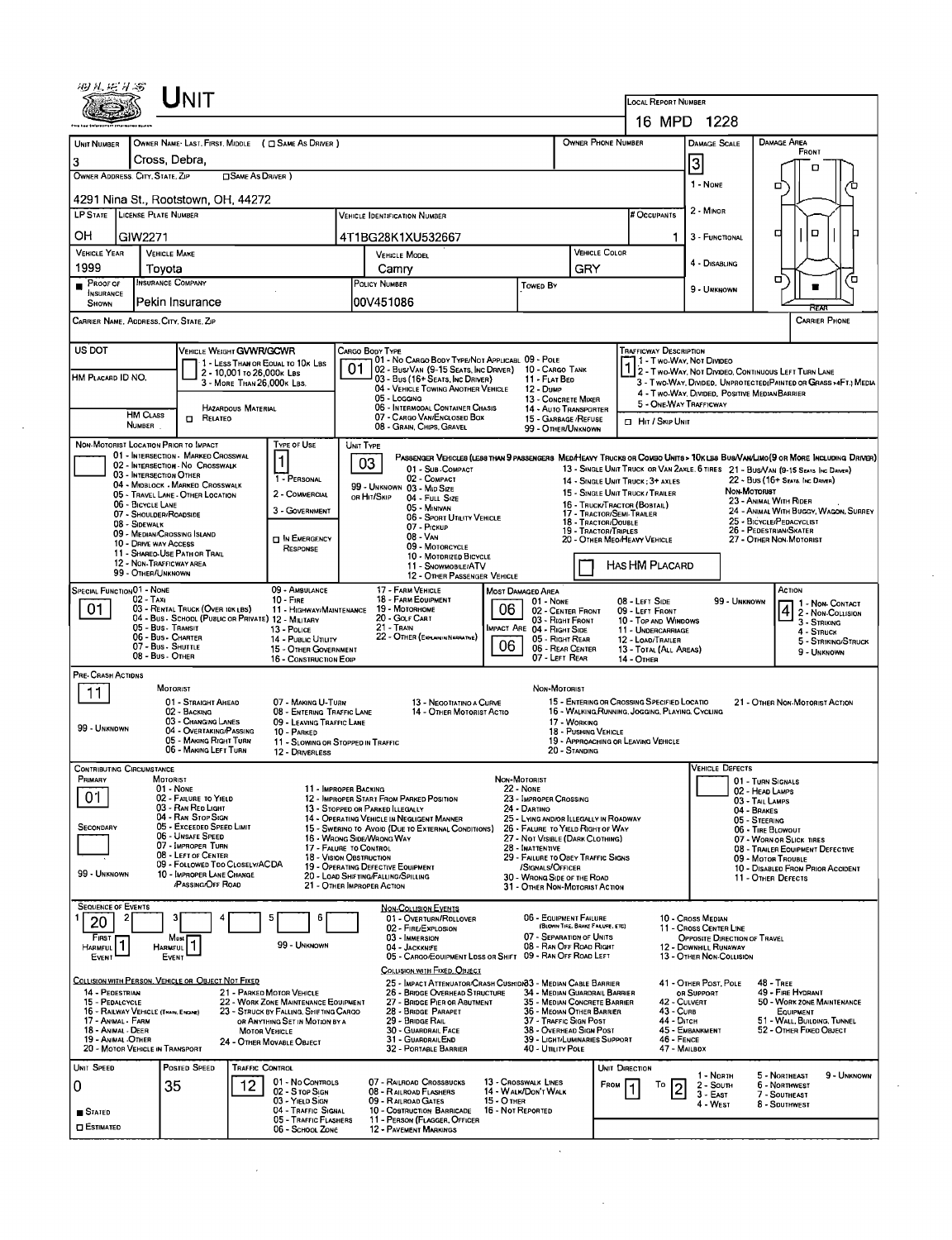|              | 砂孔运动场                                    |                                                                                                  |                                                                   |                 |                                                           |                                 |                                                                                                    |                                                                                                                   |                                                                                                |                                                   |                                                               |                                 |                                               |                              |                                                                           |                            |                             |
|--------------|------------------------------------------|--------------------------------------------------------------------------------------------------|-------------------------------------------------------------------|-----------------|-----------------------------------------------------------|---------------------------------|----------------------------------------------------------------------------------------------------|-------------------------------------------------------------------------------------------------------------------|------------------------------------------------------------------------------------------------|---------------------------------------------------|---------------------------------------------------------------|---------------------------------|-----------------------------------------------|------------------------------|---------------------------------------------------------------------------|----------------------------|-----------------------------|
|              |                                          |                                                                                                  |                                                                   |                 |                                                           |                                 |                                                                                                    | MOTORIST / NON-MOTORIST / OCCUPANT                                                                                |                                                                                                |                                                   |                                                               |                                 | <b>LOCAL REPORT NUMBER</b>                    |                              |                                                                           |                            |                             |
|              |                                          | Unit Number   Name: Last, First, Middle                                                          |                                                                   |                 |                                                           |                                 |                                                                                                    |                                                                                                                   |                                                                                                |                                                   | DATE OF BIRTH                                                 |                                 | 16 MPD 1228                                   |                              | Age                                                                       | GENDER                     |                             |
|              |                                          | Trukovich, Justin, Tyler                                                                         |                                                                   |                 |                                                           |                                 |                                                                                                    |                                                                                                                   |                                                                                                |                                                   | 09/28/1994                                                    |                                 |                                               |                              | 21                                                                        | lΜ                         | F - FEMALE<br>M - MALE      |
|              |                                          | ADDRESS, CITY, STATE, ZP                                                                         |                                                                   |                 |                                                           |                                 |                                                                                                    |                                                                                                                   |                                                                                                |                                                   |                                                               |                                 | CONTACT PHONE - INCLUDE AREA CODE             |                              |                                                                           |                            |                             |
|              |                                          | 5932 TR 257, Millersburg, OH, 44654                                                              |                                                                   |                 |                                                           |                                 |                                                                                                    |                                                                                                                   |                                                                                                |                                                   |                                                               |                                 | 330-231-4961                                  |                              |                                                                           |                            |                             |
|              | NJURIES<br> 1                            | INJURED TAKEN BY EMS AGENCY<br> 1                                                                |                                                                   |                 |                                                           |                                 |                                                                                                    | MEDICAL FACILITY INJURED TAKEN TO                                                                                 | 04                                                                                             | <b>SAFETY EQUIPMENT USED</b>                      | <b>H</b> MOTORCYCLE<br>HELMET                                 |                                 | 01                                            |                              | DOT COMPLIANT SEATING POSITION AIR BAG USAGE EJECTION TRAPPED             |                            |                             |
|              | OL STATE                                 | <b>OPERATOR LICENSE NUMBER</b>                                                                   |                                                                   | OL CLASS        | No<br><b>O</b> VAL1D                                      | <b>M/C</b><br>IO <sub>End</sub> | CONDITION                                                                                          | ALCOHOL/DRUG SUSPECTED ALCOHOL TEST STATUS ALCOHOL TEST TYPE ALCOHOL TEST VALUE DRUG TEST STATUS                  |                                                                                                |                                                   |                                                               |                                 |                                               |                              |                                                                           |                            | DRUG TEST TYPE              |
|              | OH                                       | TW660978                                                                                         |                                                                   | $\vert 4 \vert$ | Dι                                                        |                                 | $\mathbf{1}$                                                                                       | 1                                                                                                                 | 1                                                                                              |                                                   |                                                               |                                 |                                               |                              |                                                                           |                            |                             |
|              |                                          | OFFENSE CHARGED ( CLOCAL CODE)                                                                   |                                                                   |                 | <b>OFFENSE DESCRIPTION</b>                                |                                 |                                                                                                    |                                                                                                                   |                                                                                                | <b>CITATION NUMBER</b>                            |                                                               |                                 |                                               | <b>D</b> DEVICE              | HANDS-FREE                                                                | 17                         | <b>DRIVER DISTRACTED BY</b> |
|              | 333.03A                                  | UNIT NUMBER   NAME, LAST, FIRST, MIDDLE                                                          |                                                                   | ACDA            |                                                           |                                 |                                                                                                    |                                                                                                                   |                                                                                                | 12393                                             | DATE OF BIRTH                                                 |                                 |                                               | USED                         | Age                                                                       | Gender                     |                             |
|              |                                          | Stutzman, Ada, R.                                                                                |                                                                   |                 |                                                           |                                 |                                                                                                    |                                                                                                                   |                                                                                                |                                                   | 09/12/1976                                                    |                                 |                                               |                              | 39                                                                        | F                          | F - FEMALE<br>M - MALE      |
|              |                                          | ADDRESS, CITY, STATE, ZIP                                                                        |                                                                   |                 |                                                           |                                 |                                                                                                    |                                                                                                                   |                                                                                                |                                                   |                                                               |                                 | CONTACT PHONE - INCLUDE AREA CODE             |                              |                                                                           |                            |                             |
|              |                                          | 7449 SR 241, Millersburg, OH, 44654                                                              |                                                                   |                 |                                                           |                                 |                                                                                                    |                                                                                                                   |                                                                                                |                                                   |                                                               |                                 | 330-763-4739                                  |                              |                                                                           |                            |                             |
|              | MJURIES                                  | INJURED TAKEN BY EMS AGENCY                                                                      |                                                                   |                 |                                                           |                                 |                                                                                                    | MEDICAL FACILITY INJURED TAKEN TO                                                                                 |                                                                                                | <b>SAFETY EQUIPMENT USED</b>                      | <b>In MOTORCYCLE</b>                                          |                                 | 01                                            |                              | DOT COMPLIANT SEATING POSITION AIR BAG USAGE EJECTION TRAPPED             |                            |                             |
|              | OL STATE                                 | <b>OPERATOR LICENSE NUMBER</b>                                                                   |                                                                   | OL CLASS        | No                                                        |                                 | CONDITION                                                                                          | ALCONOL/DRUG SUSPECTED ALCONOL TEST STATUS ALCONOL TEST TYPE ALCONOL TEST VALUE DRUG TEST STATUS   DRUG TEST TYPE | 04                                                                                             |                                                   | HELMET                                                        |                                 |                                               |                              |                                                                           |                            |                             |
|              | он                                       | RS296037                                                                                         |                                                                   | 4               | יייµ VA∪<br>Dι                                            | <b>M/C</b><br>O <sub>End</sub>  | 1                                                                                                  | 1                                                                                                                 | $\mathbf{1}$                                                                                   |                                                   |                                                               |                                 |                                               |                              | -1                                                                        | 1                          |                             |
|              |                                          | OFFENSE CHARGED ( EL LOCAL CODE)                                                                 |                                                                   |                 | <b>OFFENSE DESCRIPTION</b>                                |                                 |                                                                                                    |                                                                                                                   |                                                                                                | <b>CITATION NUMBER</b>                            |                                                               |                                 |                                               |                              | HANDS-FREE                                                                |                            | <b>DRIVER DISTRACTED BY</b> |
|              |                                          |                                                                                                  |                                                                   |                 |                                                           |                                 |                                                                                                    |                                                                                                                   |                                                                                                |                                                   |                                                               |                                 |                                               | <b>DEVICE</b><br><b>USED</b> |                                                                           |                            |                             |
|              | NJURIES                                  |                                                                                                  | INJURED TAKEN BY                                                  |                 |                                                           |                                 | SAFETY EQUIPMENT USED                                                                              |                                                                                                                   | '99'- UNKNOWN SAFETY EQUIPMENT                                                                 |                                                   |                                                               |                                 |                                               |                              |                                                                           |                            |                             |
|              | 2 - Possible                             | 1 - No INJURY / NONE REPORTE                                                                     | 1 - Not Transported /<br><b>TREATED AT SCENE</b>                  |                 |                                                           | <b>MOTORIST</b>                 | 01 - NONE USED - VEHICLE OCCUPANT                                                                  |                                                                                                                   | 05 - CHILD RESTRAINT SYSTEM-FORWARD FACING                                                     |                                                   |                                                               |                                 | Non-Motorist<br>09 - None Useo                |                              |                                                                           | 12 - REFLECTIVE COATING    |                             |
|              | 4 - INCAPACITATING<br>$5 - FATAL$        | 3 - NON-INCAPACITATING                                                                           | $2 - EMS$<br>3 - Pouce<br>4 - Other                               |                 |                                                           |                                 | 02 - S HOULDER BELT ONLY USED<br>03 - LAP BELT ONLY USED                                           |                                                                                                                   | 06 - Child Restraint System-Rear Facing<br>07 - BOOSTER SEAT                                   |                                                   |                                                               |                                 | 10 - HELMET USED<br>11 - Protective Pads Used |                              |                                                                           | 13 - Lighting<br>14 - Omer |                             |
|              |                                          |                                                                                                  | 9 - UNKNOWN                                                       |                 |                                                           |                                 |                                                                                                    | 04 - S HOULDER AND LAP BELT ONLY USED                                                                             | 08 - HELMET USED                                                                               |                                                   |                                                               |                                 | (ELBOWS, KNEES, ETC)                          |                              |                                                                           |                            |                             |
|              | <b>SEATING POSITION</b>                  | 01 - FRONT - LEFT SIDE (MOTORCYCLE DRIVER)                                                       |                                                                   |                 |                                                           |                                 | 07 - THIRD - LEFT SIDE (MOTORCYCLE SIDE CAR)                                                       |                                                                                                                   | 12 - PASSENGER IN UNENCLOSED CARGO AREA                                                        |                                                   |                                                               |                                 |                                               |                              | Ar Bag Usage<br>1 - NOT DEPLOYED -                                        |                            |                             |
|              |                                          | 02 - Front - MIDDLE<br>03 - FRONT - RIGHT SIDE<br>04 - SECOND - LEFT SIDE (MOTORCYCLE PASSENGER) |                                                                   |                 | 08 - Third - Middle<br>09 - THIRD - RIGHT SIDE            |                                 | 10 - SLEEPER SECTION OF CAB (TRUCK)                                                                |                                                                                                                   | 13 - Trailing Unit<br>14 - RIDING ON VEHICLE EXTERIOR (NON-TRAILING UNIT)<br>15 - Non Motorist |                                                   |                                                               |                                 |                                               |                              | 2 - DEPLOYED FRONT<br>3 - DEPLOYED SIDE.<br>4 - DEPLOYED BOTH FRONT/SIDE  |                            |                             |
|              |                                          | 05 - Second - Middle<br>06 - SECOND - RIGHT SIDE                                                 |                                                                   |                 |                                                           |                                 | 11 - PASSENGER IN OTHER ENCLOSED CARGO AREA<br>(NON-TRAILING UNIT SUCH AS A BUS, PICK-UP WITH CAP) |                                                                                                                   | . 16 - Отнев<br>99 - UNKNOWN                                                                   |                                                   |                                                               |                                 |                                               |                              | 5 - NOT APPLICABLE<br>9 - DEPLOYMENT UNKNOWN                              |                            |                             |
|              | <b>EJECTION</b>                          | TRAPPED                                                                                          |                                                                   |                 | 化学 网络<br><b>OPERATOR LICENSE CLASS</b>                    |                                 |                                                                                                    | CONDITION                                                                                                         |                                                                                                |                                                   |                                                               |                                 |                                               |                              | ALCOHOL/DRUG SUSPECTED                                                    |                            |                             |
|              | 1 - Not EJECTED                          |                                                                                                  | 1 - NOT TRAPPED                                                   |                 | 1 - CLASS A                                               |                                 |                                                                                                    | 1 - APPARENTLY NORMAL                                                                                             |                                                                                                |                                                   | 5 - UNDER THE INFLUENCE OF                                    |                                 |                                               |                              | 5 - FELL ASLEEP, FAINTED, FATIGUE 1 - NONE<br>2 - YES - ALCOHOL SUSPECTED |                            |                             |
|              | 2 - Тотацу Елестер<br>4 - Not Applicable | 3 - PARTIALLY EJECTED                                                                            | 2 - EXTRICATED BY<br><b>MECHANICAL MEANS</b><br>3 - EXTRICATED BY |                 | 2 - CLASS B<br>3 - CLASS C                                | 4 - REGULAR CLASS (ONOIS 'D')   |                                                                                                    | 2 - PHYSICAL IMPAIRMENT,<br>3 - EMOTIONL (DEPRESSED, ANGRY, DISTURBE<br>4 - Illness                               |                                                                                                |                                                   | MEDICATIONS, DRUGS, ALCOHOL<br>7 - Omer                       |                                 |                                               |                              | 3 - YES HBD NOTIMPAIRED<br>4 - Yes Drugs Suspected                        |                            |                             |
|              |                                          |                                                                                                  | NON-MECHANICAL MEANS                                              |                 |                                                           | 5 - MC/Moped Only               |                                                                                                    |                                                                                                                   |                                                                                                |                                                   |                                                               |                                 |                                               |                              | 5 - YES ALCOHOL AND DRUGS SUSPECTED                                       |                            |                             |
|              | ALCOHOL TEST STATUS                      |                                                                                                  |                                                                   |                 | ALCOHOL TEST TYPE<br>$1 - \text{None}$                    |                                 | <b>DRUG TEST STATUS</b><br>1 - NONE GIVEN                                                          |                                                                                                                   |                                                                                                | DRUG TEST TYPE . DRIVER DISTRACTED BY<br>1 - NONE | 1 - No DISTRACTION REPORTED                                   |                                 |                                               |                              | 计可选择<br><b>6 - OTHER INSIDE THE VEHICLE</b>                               | 2000                       |                             |
|              |                                          | 1 - None Given<br>2 - Test Refused<br>3 - TEST GIVEN, CONTAMINATED SAMPLE/UNUSABL                | 1.125                                                             |                 | $2$ - Blood $\langle \cdot \rangle_{\rm c}$ /<br>3-URINE. |                                 | 2 - TEST REFUSED                                                                                   | 3 - TEST GIVEN, CONTAMINATED SAMPLE/UNUSABL                                                                       |                                                                                                | $2 - B$ Loop<br>SS-URINE <sup>2</sup> n           | $2$ - Phone $\sim$ $\sim$ $\sim$<br>-3 - Texting /Emailing ≫. |                                 |                                               |                              | -7 - External Distraction                                                 |                            |                             |
|              |                                          | 4 - TEST GIVEN, RESULTS KNOWN<br>5 - TEST GIVEN, RESULTS UNKNOWN                                 |                                                                   |                 | 4 - Breath<br>5 - OTHER                                   |                                 |                                                                                                    | 4 - Test Given, Results Known<br>5 - Test Given, Results Unknown                                                  |                                                                                                | 4 - OTHER                                         | 5 - OTHER ELECTRONIC DEVICE                                   | (NAVIGATION DEVICE, RADIO, DVD) | 4 - ELCTRONIC COMMUNICATION DEVICE            |                              |                                                                           |                            |                             |
|              |                                          | $\omega = \omega$ .<br>UNIT NUMBER NAME: LAST, FIRST, MIDDLE                                     |                                                                   |                 |                                                           |                                 |                                                                                                    |                                                                                                                   |                                                                                                |                                                   |                                                               | DATE OF BIRTH                   |                                               |                              | AGE                                                                       | <b>GENDER</b>              | F - FEMALE<br>M - MALE      |
|              |                                          | ADDRESS, CITY, STATE, ZIP                                                                        |                                                                   |                 |                                                           |                                 |                                                                                                    |                                                                                                                   |                                                                                                |                                                   |                                                               |                                 | CONTACT PHONE - INCLUDE AREA CODE             |                              |                                                                           |                            |                             |
| <b>CUPAN</b> |                                          |                                                                                                  |                                                                   |                 |                                                           |                                 |                                                                                                    |                                                                                                                   |                                                                                                |                                                   |                                                               |                                 |                                               |                              |                                                                           |                            |                             |
|              | <b>NJURIES</b>                           | NJURED TAKEN BY EMS AGENCY                                                                       |                                                                   |                 |                                                           |                                 |                                                                                                    | MEDICAL FACILITY INJURED TAKEN TO                                                                                 |                                                                                                | <b>SAFETY EQUIPMENT USED</b>                      | <b>DOT</b><br>COMPLIANT                                       |                                 |                                               |                              | SEATING POSITION AIR BAG USAGE EJECTION TRAPPED                           |                            |                             |
|              |                                          |                                                                                                  |                                                                   |                 |                                                           |                                 |                                                                                                    |                                                                                                                   |                                                                                                |                                                   | HELMET                                                        | MOTORCYCLE                      |                                               |                              |                                                                           |                            |                             |
|              |                                          | Unit Number   Name Last, First, Middle                                                           |                                                                   |                 |                                                           |                                 |                                                                                                    |                                                                                                                   |                                                                                                |                                                   |                                                               | DATE OF BIRTH                   |                                               |                              | AGE                                                                       | Gender                     | F - FEMALE<br>M MALE        |
|              |                                          | ADDRESS, CITY. STATE, ZIP                                                                        |                                                                   |                 |                                                           |                                 |                                                                                                    |                                                                                                                   |                                                                                                |                                                   |                                                               |                                 | CONTACT PHONE - INCLUDE AREA CODE             |                              |                                                                           |                            |                             |
|              |                                          |                                                                                                  |                                                                   |                 |                                                           |                                 |                                                                                                    |                                                                                                                   |                                                                                                |                                                   |                                                               |                                 |                                               |                              |                                                                           |                            |                             |
|              | <b>INJURIES</b>                          | INJURED TAKEN BY EMS AGENCY                                                                      |                                                                   |                 |                                                           |                                 |                                                                                                    | MEDICAL FACILITY INJURED TAKEN TO                                                                                 |                                                                                                | <b>SAFETY EQUIPMENT USED</b>                      | <b>DOT</b><br>COMPLIANT                                       |                                 |                                               |                              | SEATING POSITION AIR BAG USAGE EJECTION TRAPPED                           |                            |                             |
|              |                                          |                                                                                                  |                                                                   |                 |                                                           |                                 |                                                                                                    |                                                                                                                   |                                                                                                |                                                   | HELMET                                                        | MOTORCYCLE                      |                                               |                              |                                                                           |                            |                             |

 $\hat{\mathcal{A}}$ 

 $\sim$  .